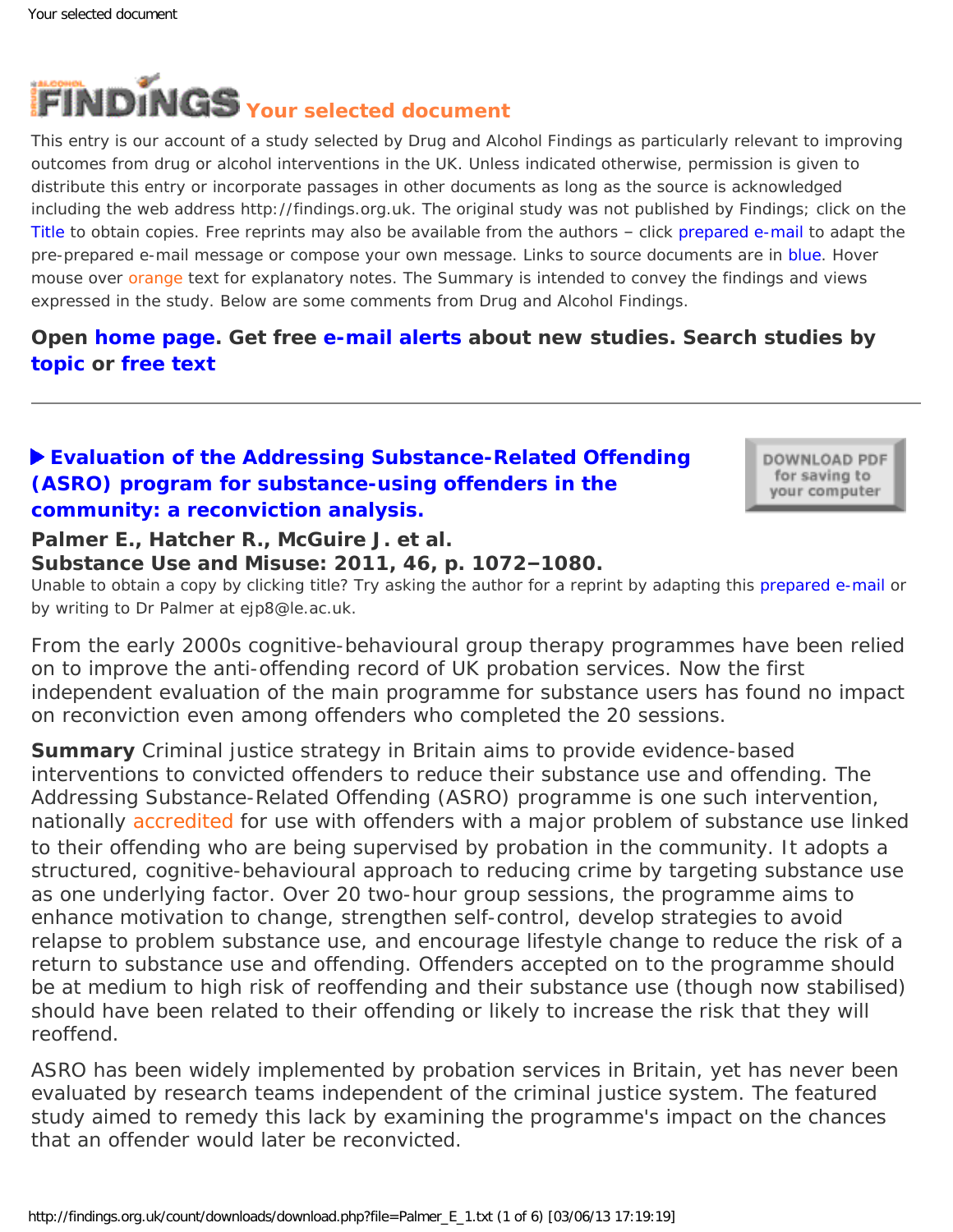The study sampled 319 male offenders serving community sentences supervised by English and Welsh probation services. Of these offenders, 141 had been required by the court as part of their sentence to attend an ASRO programme, of whom 41 (29%) completed it. Another 178 offenders formed a comparison group with substance use problems and similar sentences, but without such a requirement. Typically the offenders were in their late 20s and early 30s and had several previous convictions. Acquisitive crime and motoring offences were most commonly the reasons for their current sentence.

For those ordered on to an ASRO programme, official reconviction records were obtained for the year from the last session they attended. For the comparison group, the year started from the date they started their sentence. It was difficult to match individuals in the ASRO group with comparison offenders, so instead it was decided to adjust reconviction outcomes for the ways the groups differed which were associated with their risk of being reconvicted.

#### Main findings

Over the follow-up year 164 – just over half – of all the offenders had been reconvicted, again most commonly for acquisitive crime or motoring offences. At 34%, least likely to be reconvicted were the ASRO completers, most likely (72%) ASRO non-completers; in between at 44% was the comparison group. [Editor's note: across all offenders sentenced to ASROs 61% had been reconvicted versus 44% not sentenced to ASROs.]

However, the three groups of offenders differed in [various](#page-0-0) ways, so these raw results were adjusted for the offender's age, [OGRS2](#page-0-0) score, number of previous convictions, and the type of offence they had been convicted for. After taking these in to account, whether offenders had been sentenced to an ASRO and, if they had, whether they had completed it, was still significantly associated with risk of reconviction. In summary, ASRO noncompleters fared substantially and significantly worse than people who completed the programme or had never been referred to an ASRO. In detail, ASRO completers were significantly and substantially less likely to be reconvicted than non-completers but *not* significantly less likely than offenders in the comparison group. Offenders sentenced to ASROs but who did not complete their programmes were significantly and substantially more likely to be reconvicted than offenders in the comparison group. Similar results were found for the number of days offenders took to be reconvicted.

#### The authors' conclusions

In this study 29% of offenders sentenced to an ASRO completed it, similar to completion rates for other such programmes at the time of the study. Compared to offenders not sentenced to an ASRO, offenders who had been and who had completed the programme were no less likely to be reconvicted within the following year. Offenders sentenced to an ASRO but who did not complete it were more likely than either to be reconvicted.

That the non-completers had particularly poor reconviction outcomes is in line with previous evaluations, and with research showing that factors related to non-completion of a therapeutic programme are similar to those related to a return to crime. It seems possible that their deeper involvement with substance use (11% had been sentenced for a drug offence compared to 2% of ASRO completers) detracted from their motivation to address this issue and their engagement with the ASRO programme.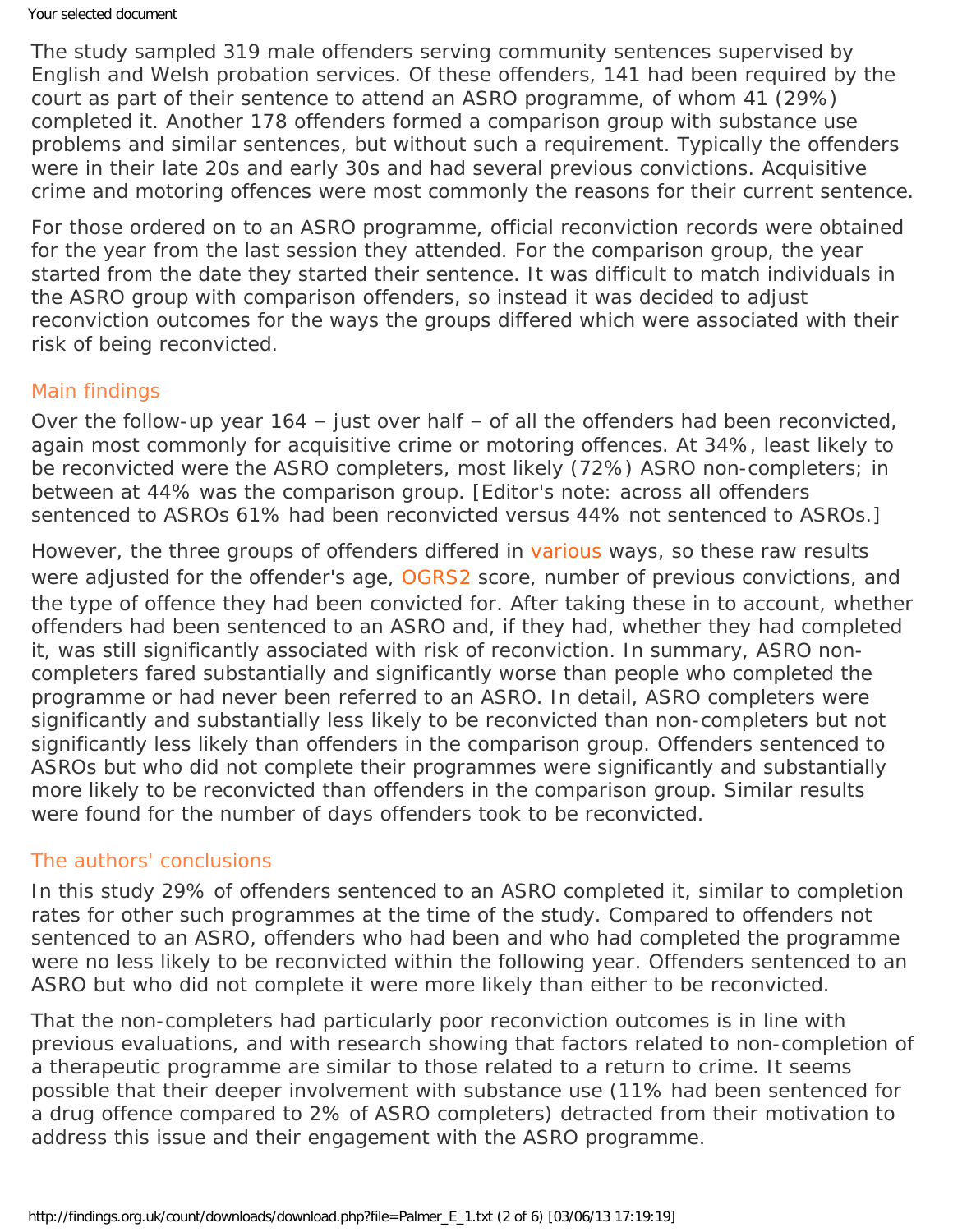Your selected document

However, the fact that programme completers were not reconvicted significantly less often than comparison offenders contrasts with previous research.

Substance using offenders vary in the nature of their substance use and its link with their offending. It could be that the ASRO programme has been insufficiently targeted and that some types of offenders will benefit more from other programmes. The effectiveness of the programme may also be weakened by the fact that offenders are required to attend as part of their court order and can be returned to court if they do not comply. A recent [synthesis of relevant studies](https://findings.org.uk/count/downloads/download.php?file=Parhar_KK_1.txt) of offenders in custody and the community found that interventions which the offender volunteered to participate in had significantly greater effects than those the offender had been required to undergo. In particular, measured in terms of [effect size,](#page-0-0) in the community voluntary treatment (effect size 0.22) had twice the impact on recidivism as required treatment.

FINDINGS In this the first study to compare the subsequent offending of substance using offenders referred versus not referred to an ASRO programme, the most surprising – and for the programme, most damaging – finding is that even offenders who completed the 20 group sessions were reconvicted over the following year no less often (after other factors had been taken in to account) than comparison offenders. In this comparison there can be no 'excuse' that incomplete (as opposed to possibly inadequate) implementation undermined the programme's impact. The complete programme failed to significantly better a sentence which did not include the programme at all, even though it presumably benefited from the likelihood that offenders who completed were relatively stable and committed to staying out of trouble – a so-called 'selection' effect.

For several reasons (primarily to with the validity of the contrast with the comparison group; details  $\blacktriangleright$  [below\)](#page-2-0), the study is not a definitive verdict on ASRO, but remains a disappointing failure to find expected positive outcomes among those exposed to the full 20 sessions. Other similar programmes also have an unconvincing research record. Unlike the featured study, some studies have found that completers reoffend less often than comparison offenders. However, the acid test of whether crime is reduced across *all* offenders ordered in to these programmes has yet to be convincingly passed; details  $\blacktriangleright$ [below](#page-4-0).

## <span id="page-2-0"></span>Were the comparison group truly comparable?

While there is no disguising the seriousness of this challenge to ASRO's anti-crime credentials, the absence even of a selection effect casts doubt over the validity of the comparison between ASRO and non-ASRO offenders. Assuming that the differences between ASRO and non-ASRO offenders truly had been statistically ironed out, even *if* the programme was totally ineffective, we would have expected the select band of completers to have been reconvicted less often than comparison offenders. That this was not found suggests that despite adjustments made for other factors, the comparison group was not really comparable to ASRO-ordered offenders. It also seems conceivable that the non-completers were more often dependent users of drugs like heroin and crack who might have responded better to fully-fledged addiction treatment required by the court as part of a drug rehabilitation order  $\triangleright$  more on comparability issues [below](#page-2-1).

<span id="page-2-1"></span>About the comparison group we are told they had "substance use problems and ... similar sentences" to those required to attend an ASRO programme. How they were selected and the basis on which it was decided that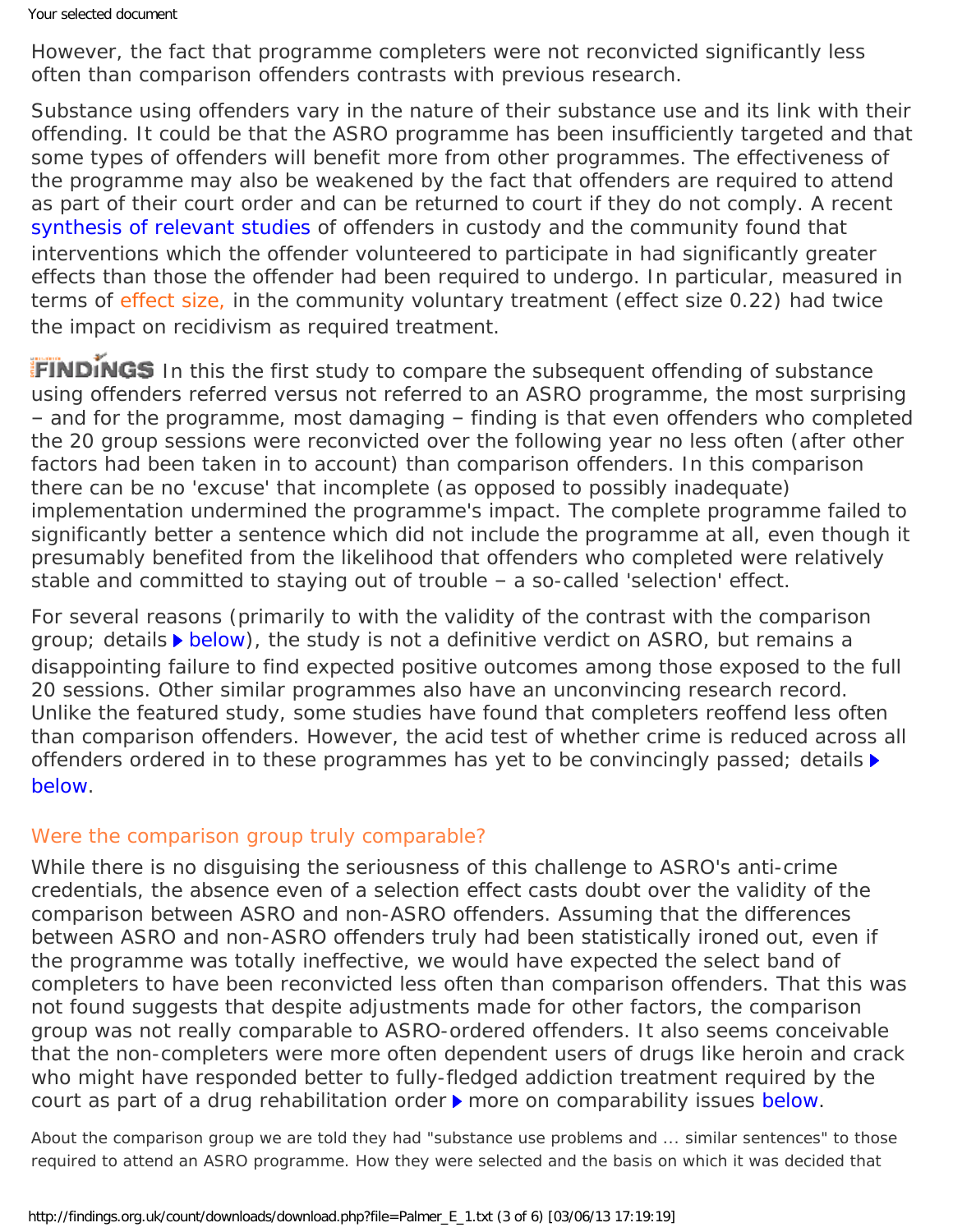#### Your selected document

they shared these similarities with the ASRO offenders is not detailed. If they were from the same probation areas, the question arises what caused them not to be sentenced to an ASRO programme when similar offenders were. Perhaps, for example, their substance use problems were relatively mild or they seemed likely to respond to a basic sentence. If they were from areas which did not offer ASRO programmes, comparability is undermined by differences between areas. It is not specified whether the non-ASRO offenders had been referred to an alternative substance use or anti-offending programme which perhaps happened to perform as well as ASRO, or whether they were sentenced to basic probation only. In the former case, the conclusion might be that ASRO is *no less* effective than other programmes, in the latter, that it is no better than basic probation supervision. Another source of non-comparability is the follow-up window. Over just a year, it might have made a big difference that the clock started for ASRO completers after they had finished 20 sessions, but for comparison offenders the moment they started their sentences. This presumably meant that the follow-up window was relatively delayed for ASRO completers. It seems likely that had the clock for them also started when their sentence started – meaning the follow-up period would have included the time they were on the programme – their reconviction rate would have been less and possibly significantly bettered the comparison group.

One reason why the ASRO completers were able to finish the programme could have been that they avoided rearrest, and possibly some non-completers failed to finish because they had been arrested. This would constitute another selection effect favouring the completers. It would also entail a *reverse* causation – crime causing noncompletion, rather than non-completion causing crime. Also, it is not specified whether some of their reconvictions were a *consequence* of non-completion because they arose from breach of probation conditions rather than new offences. Another possibility alluded to by the authors is that the non-completers were particularly deeply enmeshed in dependent substance use; compared to both other sets of offenders, more had been sentenced for drug offences and more (42%) for theft and handling stolen property, the type of offence typically committed by dependent users in order to fund their drug use.

## Origins and implementation of ASRO

The ASRO programme is [one of several](#page-0-0) accredited to be imposed by courts to address criminogenic substance misuse among offenders being supervised in the community. It is one of a family particularly of cognitive-behavioural programmes which from year 2000 [were seen](http://dx.doi.org/10.1177/0264550509104073) as key elements in the work of the emerging national probation service. [Surveyed](https://findings.org.uk/count/downloads/download.php?file=McSweeney_T_8.txt) early in 2008, 16 of the 41 probation authorities in England and Wales said they offered the programme. ASRO seems most often used for offenders whose offending is related to use of drugs like heroin and cocaine, but is also [considered suitable](http://www.alcoholpolicy.net/2010/02/noms-alcohol-interventions-guidance-.html) for higher risk or dependent drinkers.

Though in theory the panel which (among other programmes) accredited ASRO required evaluation evidence, [in practice](http://dx.doi.org/10.1177/1748895809352651) this was rarely available within the time scale required to meet government implementation targets. Instead it usually accredited programmes on the basis that they embodied the general principles of 'what works', which [largely from](http://webarchive.nationalarchives.gov.uk/20110218135832/http:/rds.homeoffice.gov.uk/rds/pdfs04/hors291.pdf) [North American evidence](http://webarchive.nationalarchives.gov.uk/20110218135832/http:/rds.homeoffice.gov.uk/rds/pdfs04/hors291.pdf) meant cognitive-behavioural therapeutic methods. Evidence on programmes as implemented in the UK derived largely from studies not capable of determining impacts on offending.

Moreover the panel lacked the means and except for a brief period the remit to ensure high fidelity implementation, leaving open the possibility that if programmes failed to dent reoffending, this was not due to their inherent ineffectiveness, but to poor implementation. [A study](https://findings.org.uk/count/downloads/download.php?file=McSweeney_T_8.txt) of probation work in 2008 with drink-related offenders found that probation alcohol leads nationally seemed largely unaware of the level of accredited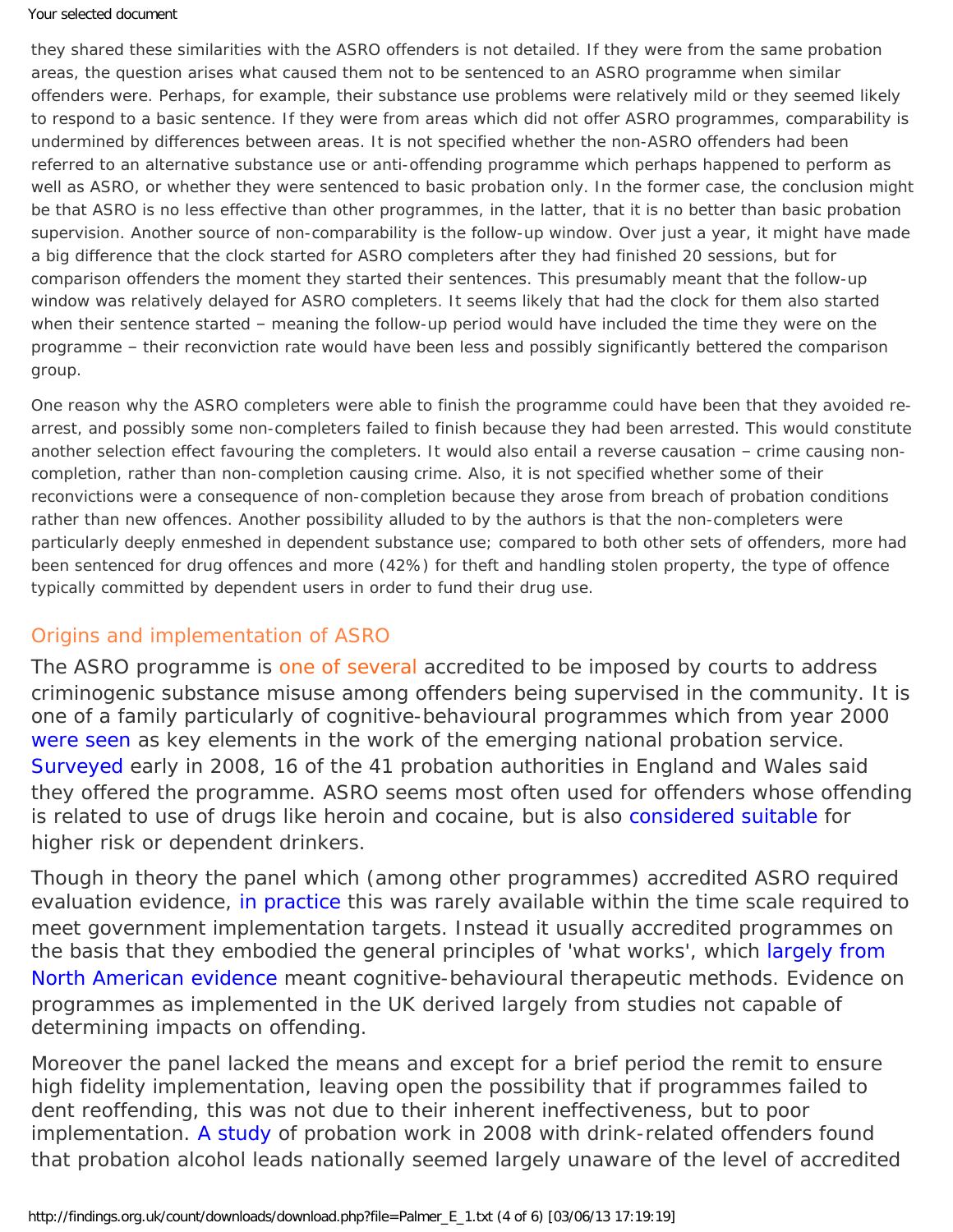competence of staff involved in alcohol interventions, and in at least two of the six case study areas staff stressed their lack of alcohol-related training. In [West Yorkshire,](http://www.westyorksprobation.org.uk/deliverfile.php?id=18) of all the accredited programmes they were involved with, probation staff were most negative about how well the ASRO programme was delivered in terms of adherence to intended structure, concepts and values.

#### <span id="page-4-0"></span>Studies of similar programmes

In its 2008-2011 [national drug strategy for offenders](http://www.cjp.org.uk/publications/archive/national-offender-management-service-drug-strategy-2008-2011/?locale=en), the National Offender Management Service referred to research showing that re-offending rates fall by almost 7% for offenders placed on ASRO-type anti-offending programmes. This may refer to an [unpublished Home Office evaluation](#page-0-0) not specific to the ASRO programme and which lacked a comparison group. Instead it compared predicted reconviction rates for offenders referred to programmes like ASRO with their actual convictions. The results [appeared](http://dx.doi.org/10.1177/0264550509104073) generally positive. Compared to a predicted rate of 61%, just 55% of all offenders were reconvicted within two years, while the reconviction rate for those completing a programme was 38% compared with a predicted rate of 51%. Though in the 'right' direction, several features of the design of the research mean the results cannot be relied on as indicating that the programmes reduced offending.

When from year 2000 ASRO-type cognitive programmes for offenders were being rolled out in Britain, an [evaluation](http://webarchive.nationalarchives.gov.uk/20101208190052/http://rds.homeoffice.gov.uk/rds/pdfs04/rdsolr6604.pdf) found no reduction in reconviction rates compared to offenders not placed on these programmes after other variables which might have influenced the findings had been taken in to account. There was however the familiar low level of reconviction among the minority of offenders who had completed the programmes, an effect which might have been due to a number of factors including their motivation to change, ability to do so and their stability, which might have improved their prospects, regardless of the programme they had been allocated to. Among these programmes was the prototype ASRO, trialled on 62 offenders of whom 21% had completed it. Results from the ASRO [paralleled](http://dx.doi.org/10.1002/cbm.662) those of cognitive programmes in general.

Even when in a controlled study a cognitive programme been found effective, this has not necessarily been maintained in a larger scale roll-out, [as found](http://dx.doi.org/10.1177/1748895809352597) in British prisons. Interventions for offenders are, [it has been argued](http://dx.doi.org/10.1177/1748895809352597), highly context-specific; what works in one culture at one time may well be ineffective in other settings and at other times.

A [review](http://dx.doi.org/10.1002/14651858.CD005193.pub2) of studies which had randomly allocated offenders to anti-offending programmes found two which had evaluated examples of the family of cognitive skills approaches of which ASRO is an example. These approaches created no statistically significant advantages on measures indicative of drug use or crime.

*Thanks for their comments on this entry in draft to [Russell Webster,](http://www.russellwebster.com/) an independent consultant on drugs and crime based in London, and Tim McSweeney of the [Institute for Criminal Policy Research](http://www.icpr.org.uk/) at Birkbeck College in London. Commentators bear no responsibility for the text including the interpretations and any remaining errors.*

Last revised 12 April 2012. First uploaded

- [Comment on this entry](mailto:editor@findings.org.uk?Subject=Findings%20entry:%20Evaluation%20of%20the%20Addressing%20Substance-Related%20Offending%20(ASRO)%20program%20for%20substance-using%20offenders%20in%20the%20community:%20a%20reconviction%20analysis)
- [Give us your feedback on the site \(one-minute survey\)](https://www.surveymonkey.com/s/EB_2012)
- Open [home page](https://findings.org.uk/index.php) and [enter e-mail address](https://findings.org.uk/index.php#signUp) to be alerted to new studies